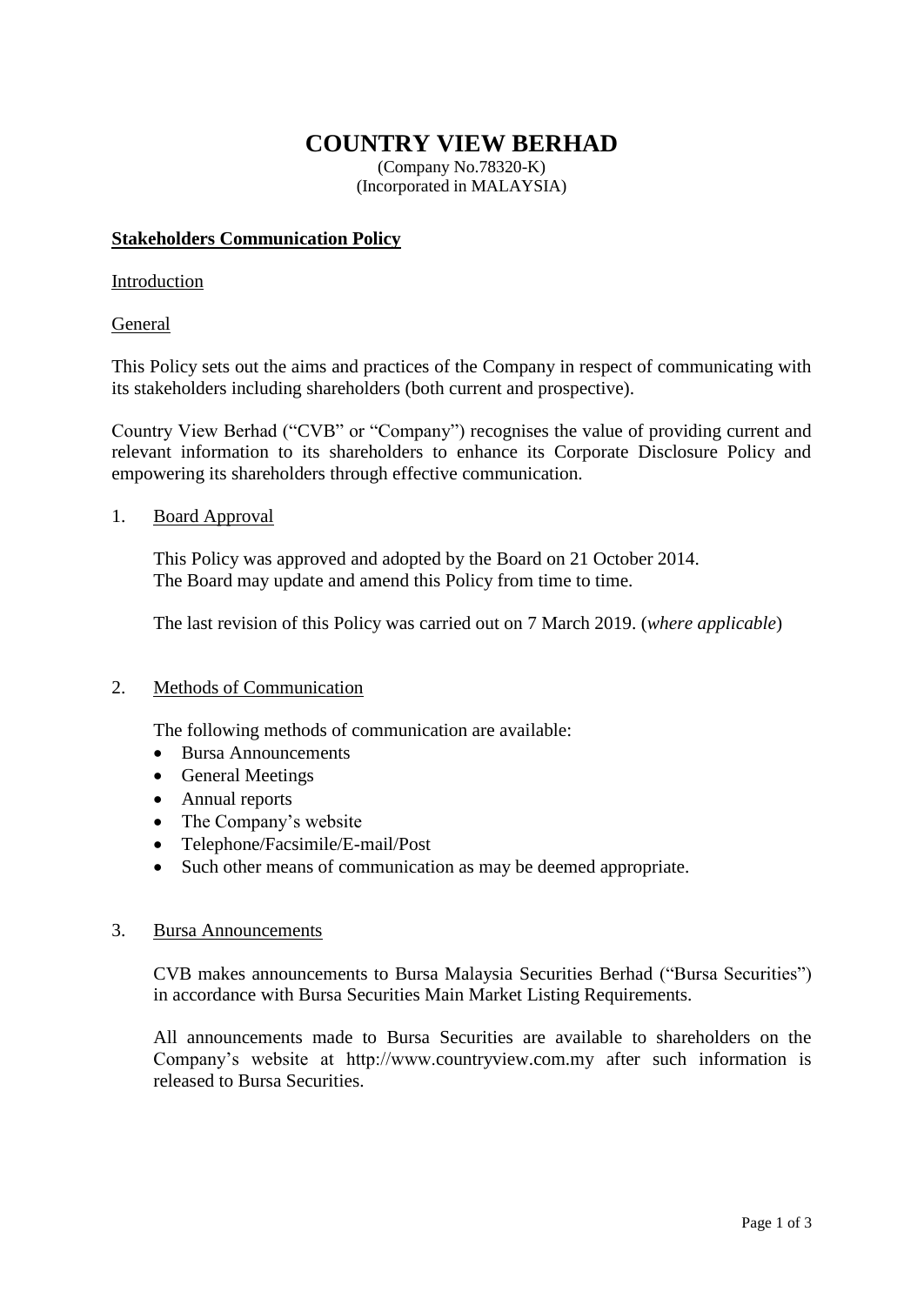#### **Stakeholders Communication Policy**

### 4. General Meetings

The Annual General Meeting and other general meetings of the Company are the primary forum for communication with shareholders and for shareholders participation.

#### 4.1 Date, Time and Location of General Meetings

The date, time and location of the Annual General Meeting and other general meeting will be set out in detail in the Notice of the Meeting which will be mailed to shareholders at least 21 clear days prior to the date of the meetings. The Notice will also be advertised in the National Edition of an English newspaper and posted on the Company's website.

#### 4.2 Proxy Form

A proxy form allowing shareholders to appoint a proxy to attend in the event the shareholders cannot attend the meeting will accompany the Notice of Meeting distributed to all shareholders.

#### 4.3 Questions from Shareholders to the Chairman, Directors and External Auditors

At the Annual General Meeting and other general meetings, shareholders are encouraged to participate and ask questions about or comment on the management, the performance of the Company and/or the conduct of the audit and the External Auditors Report or the subject matter which is being tabled for shareholders considerations.

At the commencement of all general meetings, the Chairman will inform shareholders present of their right to demand for a poll in accordance with the provisions of the Company's Articles of Association.

The Chairman will provide reasonable time for questions and answers to ensure that all subject matter tabled are thoroughly considered and debated.

Shareholders may also send in their questions and comments in advance either through e-mail, facsimile or post to be raised and answered at the general meetings.

#### 5. Annual Report

The Company's Annual Report to shareholders is the central means of communicating to shareholders the Company's activities, operations and performance over the past financial year.